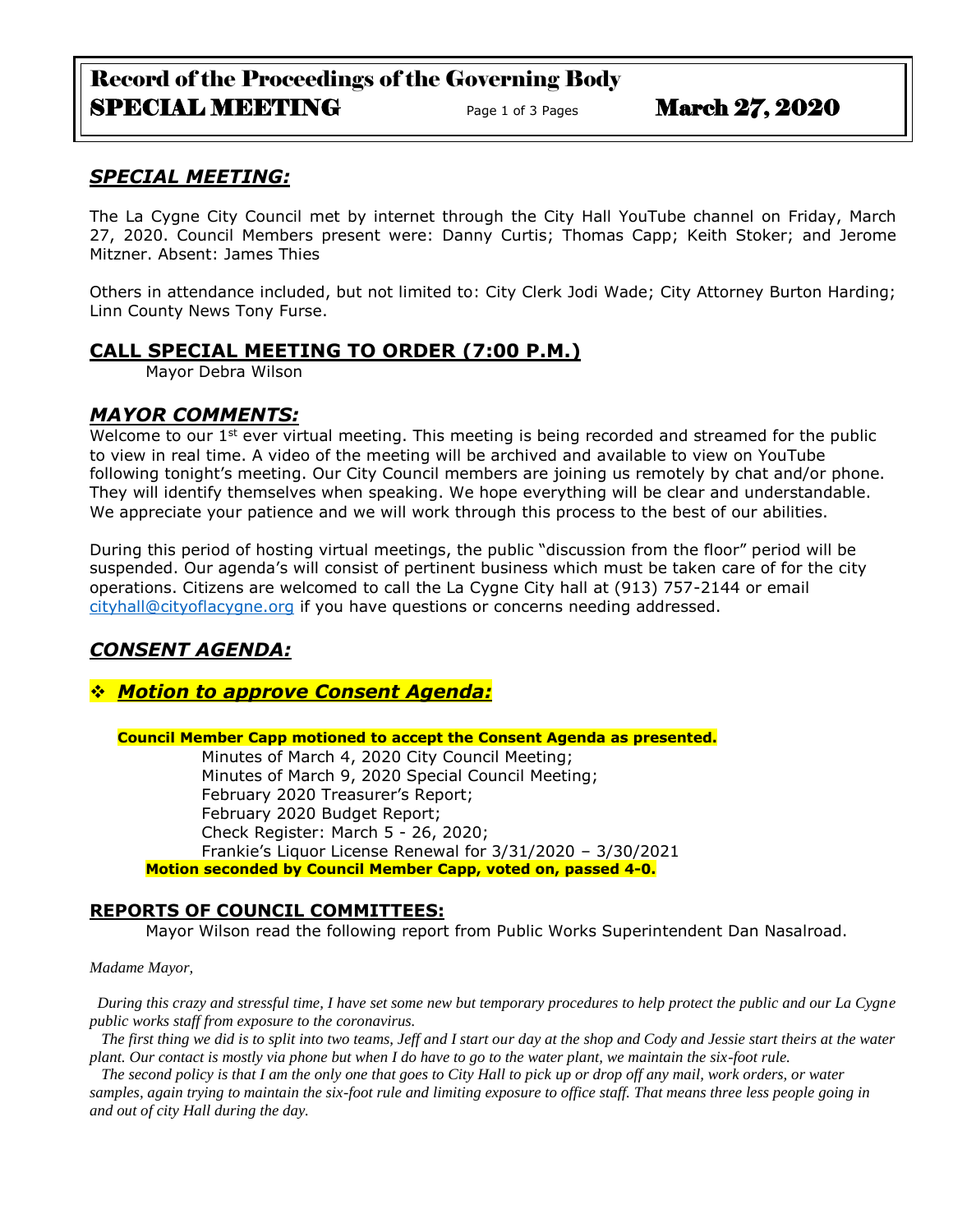## Record of the Proceedings of the Governing Body SPECIAL MEETING Page 2 of 3 Pages March 27, 2020

 *With everything going on I tried to send out emails to the committee members this week to try and keep you updated as to what's going on. As always if any questions please call or email anytime. All though this is not an ideal way to conduct business it is the best way to try and limit exposure and hopefully we can get back to normal soon.*

 *As far as the Fire Dept. we implemented early on that we would not initially respond to medical calls to assist AMR. As for now*  when AMR is dispatched to a call, they arrive on scene and they will determine if the scene is safe. If the scene is safe and they *need assistance they can then call for the Fire Dept and we will then respond. We have also cancelled our monthly training and meeting until further notice. Most state training and conferences have also been cancelled.* 

 *As all this unfolds, I have been in contact with the county fire chief, county emergency manager, other fire departments, other municipalities, and the Sheriff's Office and will continue to make changes as the pandemic gets better or worse.*

*Thanks, Dan Nasalroad City Superintendent 913-285-0500 lacygnepublicworks@yahoo.com*

- a] Water & Gas---------------------------------------Danny Curtis ------- Keith Stoker  $\checkmark$  Normal Operation – Keeping 6' social distance, no shut-offs
	- $\checkmark$  Utility Bills Normal process
- b] Street ---------------------------------------------James Thies ------- Jerome Mitzner
	- $\checkmark$  Normal Operation Keeping 6' social distance
- c] Sewer----------------------------------------------James Thies ------- Thomas Capp
	- $\checkmark$  Normal Operation Keeping 6' social distance
- d] Park------------------------------------------------Danny Curtis ------- Thomas Capp  $\checkmark$  Park Board to determine status of park
- e] Cemetery------------------------------------------Danny Curtis ------- Thomas Capp  $\checkmark$  Normal Operation
- f] Public Safety---------------------------------------Jerome Mitzner------ Keith Stoker
	- $\checkmark$  City Hall Closed to general public. Non-essential businesses are closed. Essential businesses operating per Ordinance 20-14 from the Governor.
- g] Community Building------------------------------ Danny Curtis -------James Thies
- $\checkmark$  Rental suspended until further notice. Exception Bond Election April 5 -7, 2020.
- h] Employee Relations & Training-------------------Jerome Mitzner------Keith Stoker
	- $\checkmark$  Part time Office Assistant only coming in every other week for Payroll/Acct Payable.

### **SPECIAL COMMITTEE REPORTS:**

a] **Emergency Management** – Emails are being sent to the City Clerk to be forwarded to the Mayor, Council, Dian Dotts, local businesses and posted on the city Facebook and Website pages.

- b] **Swanfest Committee** No meetings at this time.
- c] **Planning and Zoning Commission**
	- $\checkmark$  Meeting for April 9 Chairman has cancelled the meeting.

### **NEW BUSINESS:**

a] Chain of Command during a declared state of emergency. City Clerk Wade reviewed Resolution No. 409 which does allow the payroll checks and accounts payable bills to be paid prior to being approved by the Council. If the Mayor should be unable to attend a meeting then the Council President will reside. If the Council President is unable to attend the meeting also, then the Council will assign another member as the Council President.